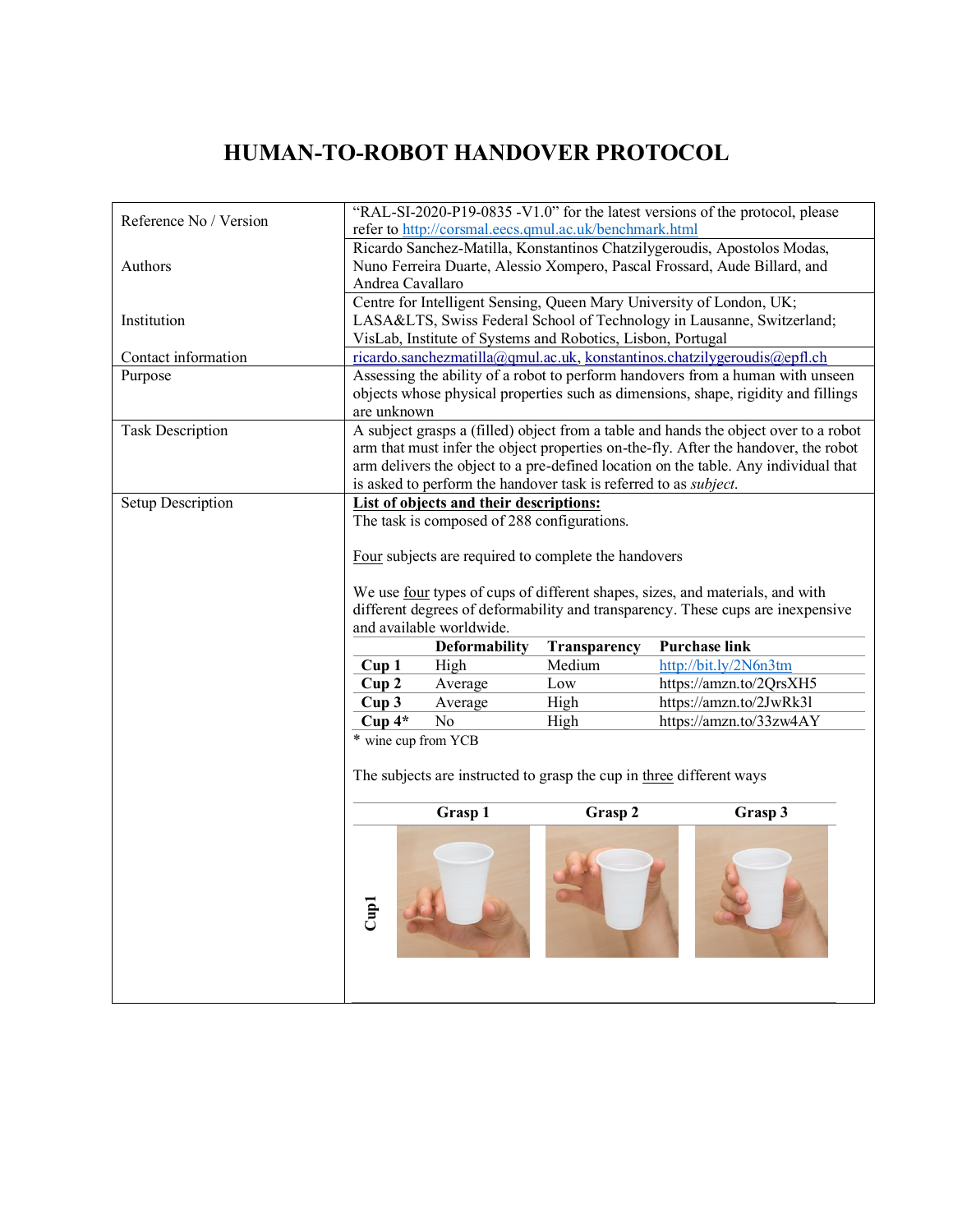

The subjects are instructed to perform the handover at three predefined handover areas.



Cups should be filled with different amounts of filling to vary the mass and deformability of the cup. We use two amounts of fillings. Empty or rice, which is easy to purchase and - unlike liquids - harmless for the hardware. We fill the cups as

| <b>Properties</b> | Unit | Cup 1 | Cup 2 $Cup$ 3 |     | Cup <sub>4</sub> |
|-------------------|------|-------|---------------|-----|------------------|
| Volume            | ml   | 70    | 497           | 605 | -54              |
| Filling amount ml |      |       | 400           |     | 300              |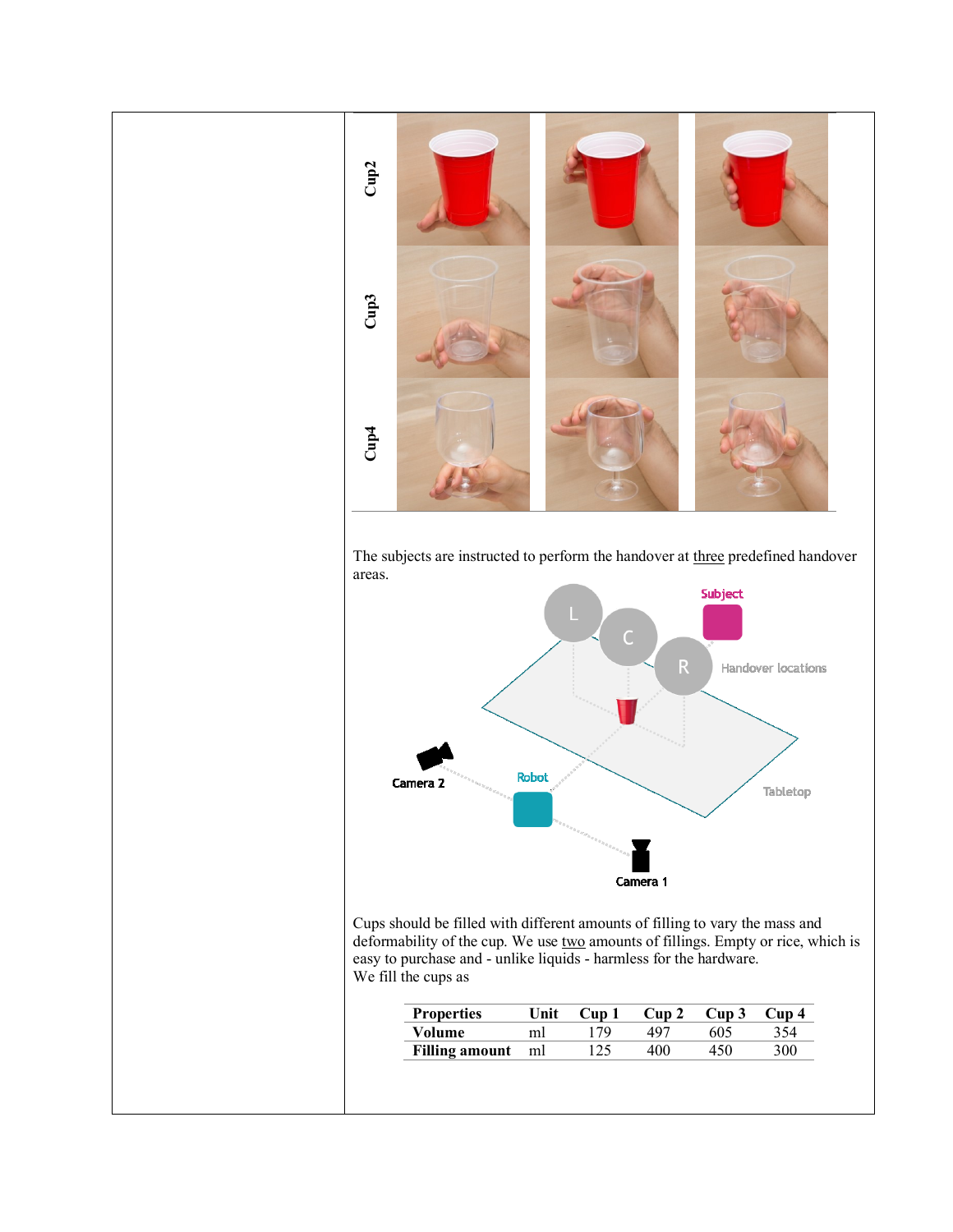|                                                | Initial and target poses of the objects:<br>For each execution of the task (configuration), the cup is initially placed at the<br>center of the table. Subjects will grasp and carry the cup to different approximate<br>handover areas above the table, which should be constrained by the reachability<br>of the arm (i.e., 40% - 50%), such that it is comfortable for the subjects, and for<br>the handover to be performed as naturally as possible. After the handover, the<br>robot places the cup back at the initial location at the center of the table.<br>Participants are free to choose the best way to measure the final error (e.g. using<br>printable stencils as for YCB). Note that participant is any group or individual<br>that evaluate their method(s) on the benchmark and submit some results. |  |  |  |
|------------------------------------------------|--------------------------------------------------------------------------------------------------------------------------------------------------------------------------------------------------------------------------------------------------------------------------------------------------------------------------------------------------------------------------------------------------------------------------------------------------------------------------------------------------------------------------------------------------------------------------------------------------------------------------------------------------------------------------------------------------------------------------------------------------------------------------------------------------------------------------|--|--|--|
|                                                | Description of the manipulation environment:<br>Conduct the experiment on a table, which can be covered with a white tablecloth<br>(e.g. white tablecloth used in YCB)<br>Purchase link: https://amzn.to/2X5qnaN (LinenTablecloth 90 x 132-Inch                                                                                                                                                                                                                                                                                                                                                                                                                                                                                                                                                                          |  |  |  |
|                                                | Rectangular Polyester Tablecloth with Rounded Corners, White)                                                                                                                                                                                                                                                                                                                                                                                                                                                                                                                                                                                                                                                                                                                                                            |  |  |  |
| Robot/Hardware/Software/Subject<br>Description | Targeted robots/hardware/software:<br>Tobotic arm with at least 6 degrees of freedom (e.g. KUKA, UR5) equipped with<br>a gripper (e.g. a 2-finger gripper or a complete robotic hand).<br>Two cameras.<br>In addition, a third camera to record the overall scene shall be used for<br>documenting the experiments                                                                                                                                                                                                                                                                                                                                                                                                                                                                                                       |  |  |  |
|                                                |                                                                                                                                                                                                                                                                                                                                                                                                                                                                                                                                                                                                                                                                                                                                                                                                                          |  |  |  |
|                                                | Initial state of the robot/hardware/subject with respect to the setup:<br>Any initial robot pose can be chosen with respect to the environment setup;<br>however, we expect the subject to stand on the opposite side of the table with<br>respect to the robot.                                                                                                                                                                                                                                                                                                                                                                                                                                                                                                                                                         |  |  |  |
|                                                | Subjects are previously instructed with all the handover configurations that they<br>must perform (e.g. cup type, filling amount, grasping type, and handover areas)                                                                                                                                                                                                                                                                                                                                                                                                                                                                                                                                                                                                                                                     |  |  |  |
|                                                | Prior information provided to the robot:<br>Only the high-level semantic category of the object is provided.                                                                                                                                                                                                                                                                                                                                                                                                                                                                                                                                                                                                                                                                                                             |  |  |  |
|                                                | Databases of the specific objects or their 3D models are not provided prior to the<br>task, as well as any other partial knowledge (e.g. object dimensions, shape or<br>weight).                                                                                                                                                                                                                                                                                                                                                                                                                                                                                                                                                                                                                                         |  |  |  |
|                                                | Information of each object should be estimated on-the-fly via perception (e.g.<br>vision or robotic sensors)                                                                                                                                                                                                                                                                                                                                                                                                                                                                                                                                                                                                                                                                                                             |  |  |  |
| Procedure                                      | For each configuration:<br>Prepare the cup with its filling<br>1.<br>Place the cup at the center of the table<br>2.<br>3. The subject grasps the cup from its location<br>The subject carries the cup with the intention of handing it over to the<br>4.<br>robot<br>5.<br>The robot should track and predict the pose of the object to move the<br>arm towards the handover area<br>The subject hands the cup over to the robot<br>6.<br>The robot closes the end effector and grasps the object<br>7.<br>8.<br>The robot delivers the cup to the initial location.                                                                                                                                                                                                                                                     |  |  |  |